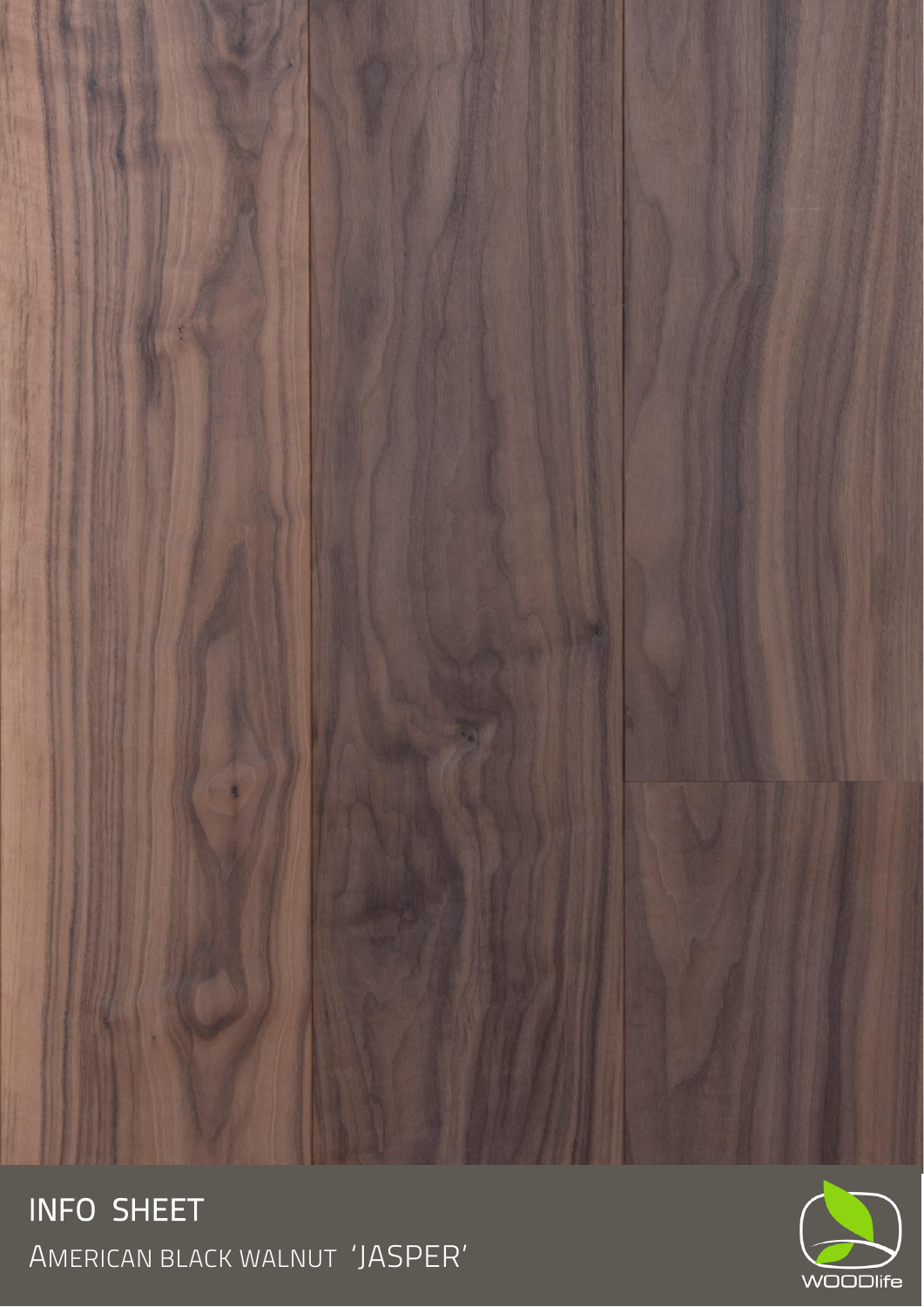

## INFO SHEET AMERICAN BLACK WALNUT 'JASPER'

## 1 GENERAL PRODUCT INFORMATION

| <b>SURFACE TEXTURE</b> | sanded                                                                                                                                               |                                                                                                                                                                                                 |                                                                                                                                                                                                                   |                                            |                            |
|------------------------|------------------------------------------------------------------------------------------------------------------------------------------------------|-------------------------------------------------------------------------------------------------------------------------------------------------------------------------------------------------|-------------------------------------------------------------------------------------------------------------------------------------------------------------------------------------------------------------------|--------------------------------------------|----------------------------|
| <b>FINISH TYPE</b>     | bleached, oiled & hardwaxed ultra mat                                                                                                                |                                                                                                                                                                                                 |                                                                                                                                                                                                                   |                                            |                            |
| COLOUR INFO*           | colour variation:                                                                                                                                    | very even<br>colour                                                                                                                                                                             | light colour<br>variation                                                                                                                                                                                         | medium colour<br>variation<br>$\checkmark$ | strong colour<br>variation |
|                        | Please note that wood grades with more characteristics<br>(such as knots, cracks, heart line) show more colour variation.                            |                                                                                                                                                                                                 |                                                                                                                                                                                                                   |                                            |                            |
|                        | colour behavior:<br>walnut may become lighter over time due to the<br>influence of UV-light, especially in cases of direct<br>sunlight on the floor. |                                                                                                                                                                                                 |                                                                                                                                                                                                                   |                                            |                            |
|                        |                                                                                                                                                      | and images, a single sample or any image can never act as a representation of an entire floor: no<br>change over time due to the influence (or lack) of UV light, wear & tear, and maintenance. | Although we strive to portray wood structure and colour as realistically as possible in all our samples<br>rights can be derived. Wood is natural material: variation in grain and colour occurs. Floors may also |                                            |                            |
| CONSTRUCTION           | $15 \rightarrow 3$ mm walnut + 12 mm birch plywood<br>20 $\rightarrow$ 5 mm walnut + 15 mm birch plywood                                             |                                                                                                                                                                                                 |                                                                                                                                                                                                                   |                                            |                            |

|                          | <b>SELECT</b> |
|--------------------------|---------------|
| minimum $80\%$ > 1800 mm | NATURAL       |
| 15 x 140 x 1000-3000 mm  |               |
| 15 x 180 x 1000-3000 mm  |               |
| 15 x 220 x 1000-3000 mm  |               |
| 20 x 260 x 1000-3000 mm  |               |



GRADE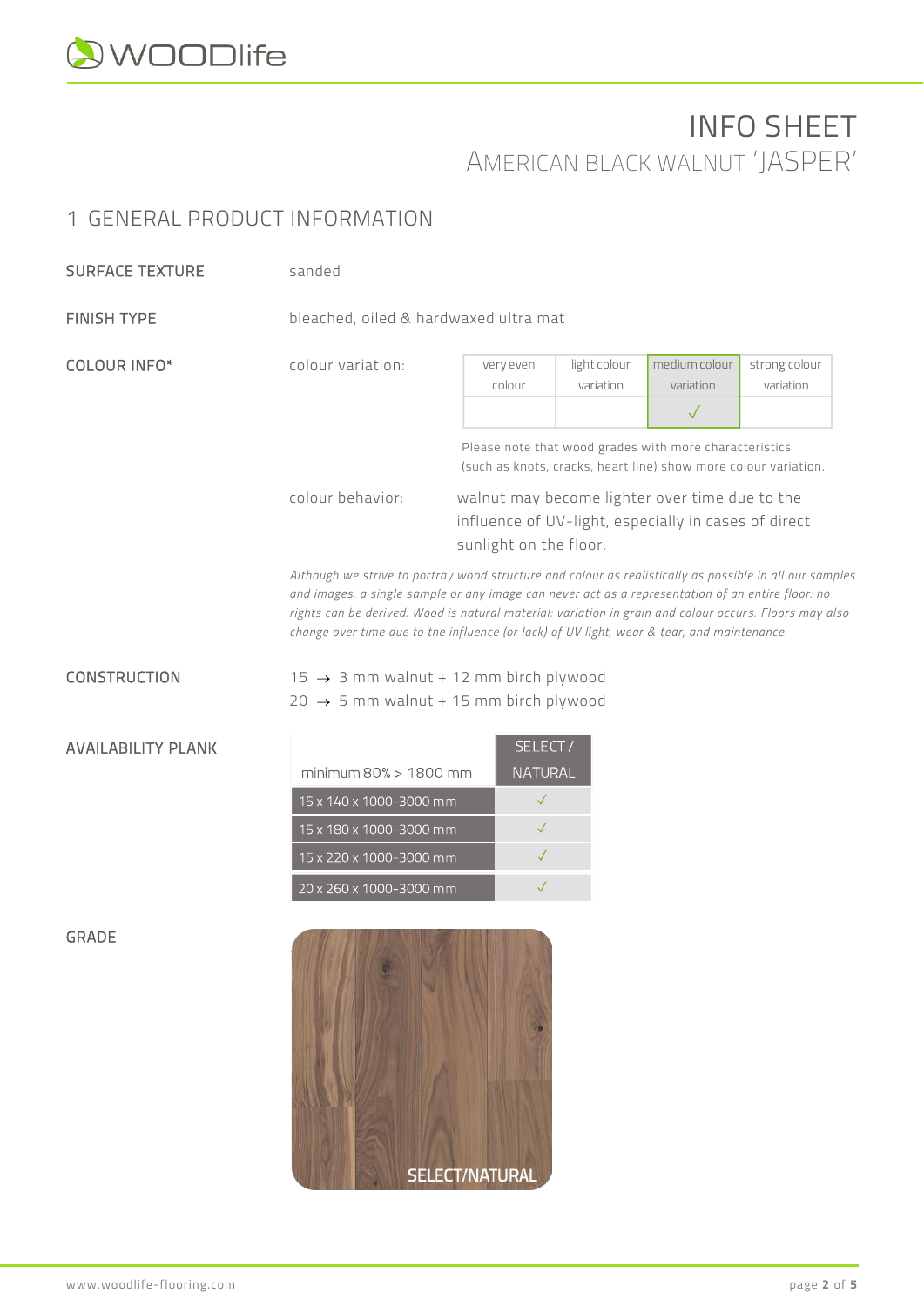## WOODlife

#### GRADES 140/180/220 mm 260 mm knots max 3 cm knots max 2 cm knot holes max 1 cm knot holes max 1.5 cm limited sapwood (steamed) limited sapwood (steamed) *other grades on request* BEVELS micro bevels on the long sides only OPTIONS fixed lengths customized bevels hardwaxed satin mat Varnax – innovative, mat anti-scratch hybrid coating misc. patterns (see next chapter) complementary products (cladding for walls and ceiling, stair elements, windowsills, etc) 2 PATTERNS MIXED WIDTH choose 2 or 3 widths and install these in a repeated system RANDOM WIDTH choose 2 or 3 widths and install these in a random pattern HERRINGBONE SELECT / NATURAL 15 x 100 x 700 mm  $\checkmark$ 15 x 140 x 700 mm  $\checkmark$ 15 x 180 x 900 mm  $\checkmark$ *other dimensions on request* CHEVRON in consultation only  $60<sup>c</sup>$ 45°

#### MANSION WEAVE

| WIDTH |
|-------|
| 180   |
| 220   |
| 260   |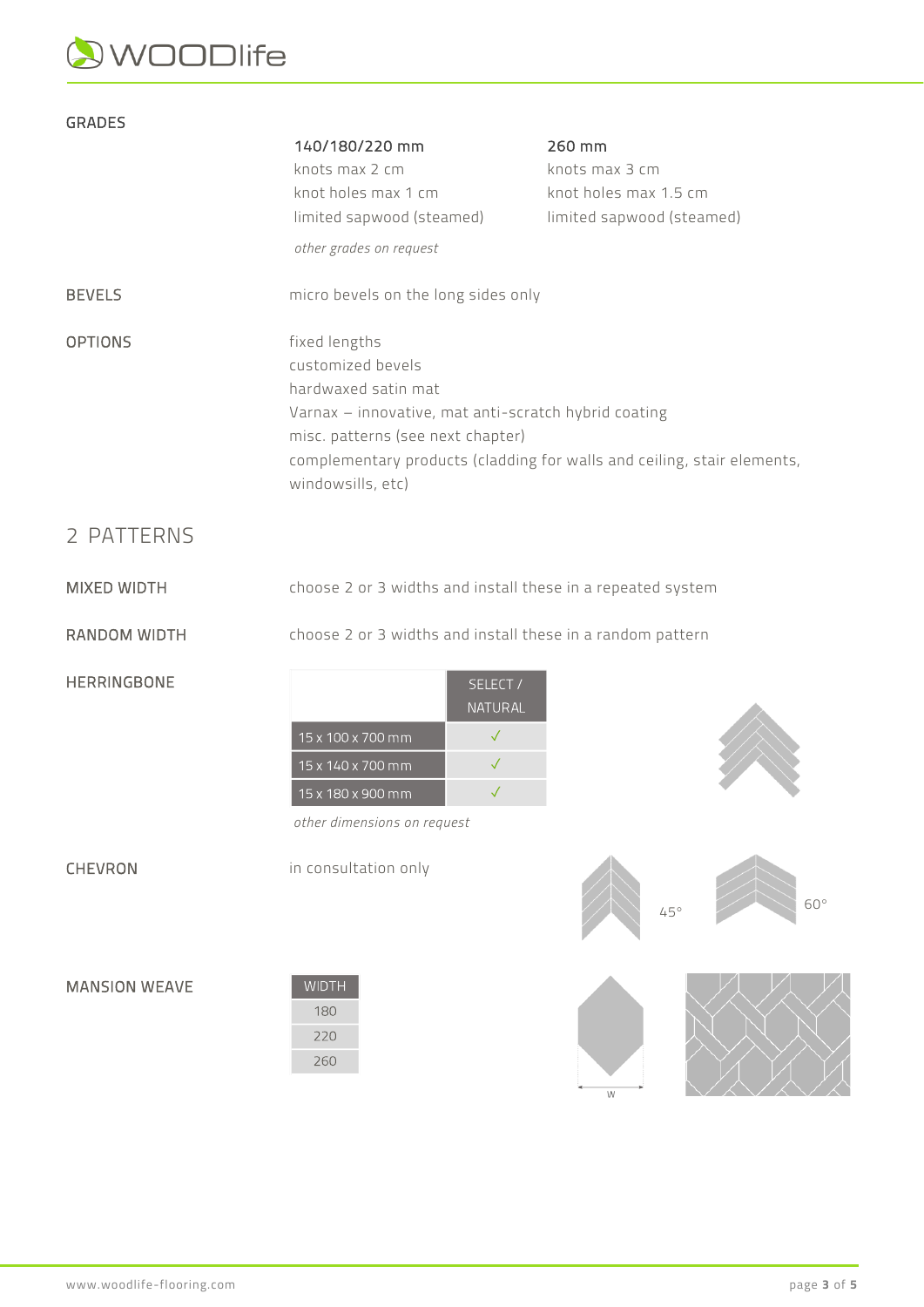



### 3 SOCIAL AND ENVIRONMENTAL RESPONSIBILITIES

WOODlife's owners genuinely believe their employer's responsibility goes beyond just being good for your employees. Therefore, their production facility is granted an accredited social status, meaning that at least 50% of the employees has a certain degree of incapacity for work due to invalidity, disablement, deafness, personality disorders, and so on.

The black walnut is harvested from FSC®-certified forests. Our FSC-certificate can be downloaded from our website.

Our products are finished using low-emission natural oils, hardwax oils and water-based lacquers produced by Saicos Colour, Germany.

WOODlife's multiplanks have an Excellent rating according to BREAAM. The approval implies that the products have passed tests for all major European regulations on the presence of VOC's and Formaldehyde in wooden flooring. Our flooring does not contain any solvents, isocyanides, formaldehyde, Creosote, Arsenic or Chrome.